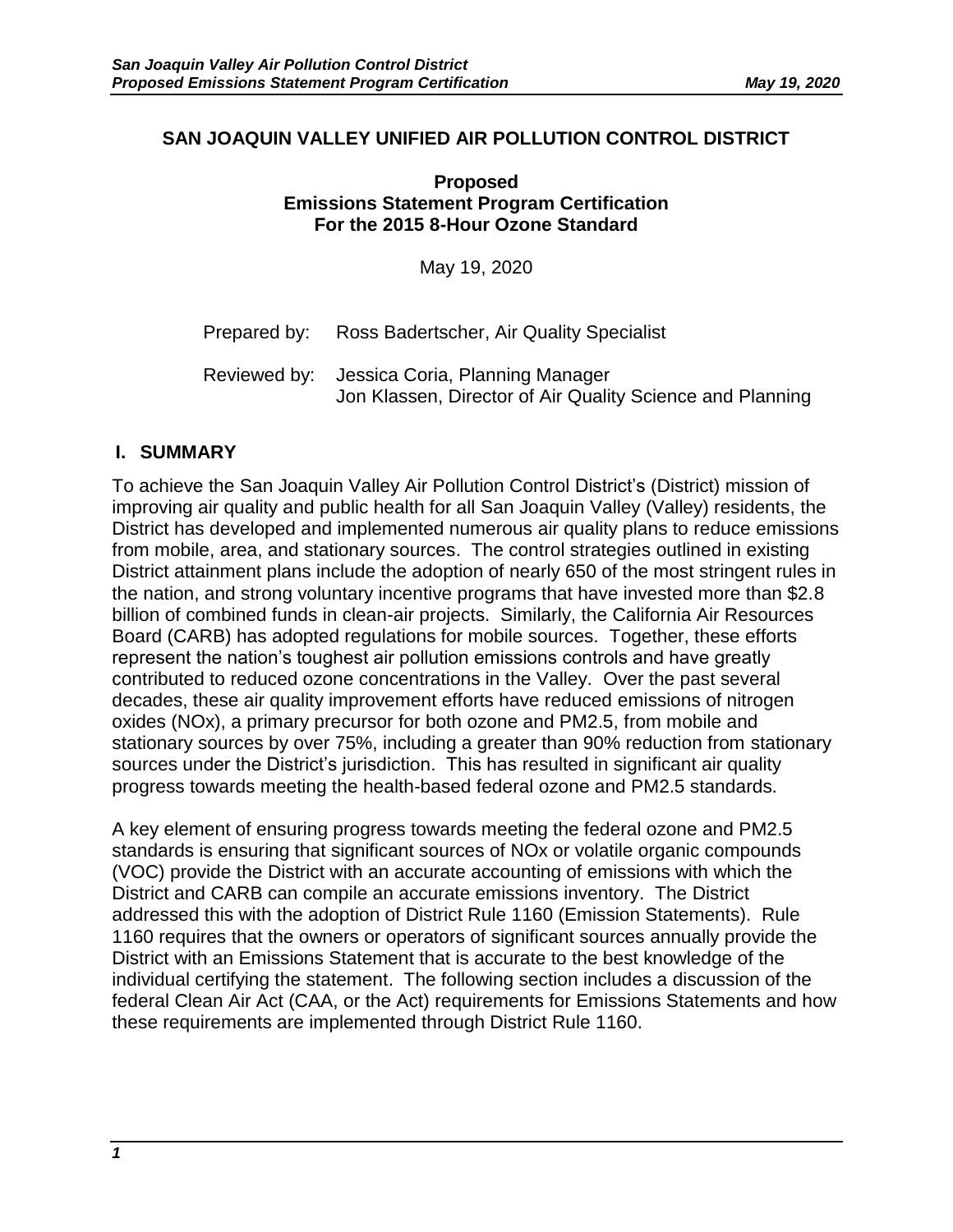# **II. CLEAN AIR ACT EMISSIONS STATEMENT REQUIREMENTS**

Section 182(a)(3)(B) of the Act requires all ozone nonattainment areas to have in place a program that requires emissions statements from stationary sources of NOx and VOC. Specifically, Section 182(a)(3)(B)(i) of the Act requires air agencies to submit to U.S. EPA a SIP revision requiring the owner or operator of each stationary source to report and certify the accuracy of their reported NOx and VOC emissions, beginning in 1993 and annually thereafter.

Section 182(a)(3)(B)(ii) of the Act allows air agencies to waive the requirements under subsection (i) for stationary sources emitting less than 25 tons per year of VOC or NOx if the State provides an inventory of emissions from such class or category of sources, based on the use of the emission factors established by the U.S. EPA or other methods acceptable to the U.S.EPA as part of the inventories required under section 182(a)(1) (the base year emissions inventory) and section 182(a)(3)(A) (the periodic emissions inventory).

The emissions statement requirements for the 70 ppb 8-hour ozone standard are described in EPA's *Implementation of the 2015 National Ambient Air Quality Standards for Ozone: Nonattainment Area State Implementation Plan Requirements* (83 FR 62998, December 6, 2018). If a nonattainment area has a previously-approved emissions statement rule in force for a previous 8-hour or 1-hour ozone standard covering all portions of the nonattainment area for the 70 ppb 8-hour ozone standard, the existing rule should be sufficient for the 70 ppb 8-hour ozone standard. If the existing rule does not meet section 182(a)(3)(B) requirements, a revised or new rule would have to be submitted as part of the current ozone SIP.

## **III. DISTRICT EMISSIONS STATEMENT PROGRAM CERTIFICATION**

District Rule 1160, Emission Statements, fulfills the section 182(a)(3)(B) emissions statement requirements. District Rule 1160 was last revised on November 18, 1992. This rule was submitted to U.S. EPA on January 11, 1993, and approved by U.S. EPA into the SIP effective March 14, 2019 (84 FR 3302). The boundaries of the District's nonattainment area for the 70 ppb 8-hour ozone standard are the same as for the 75 ppb 8-hour ozone standard. We have reviewed existing Rule 1160 to ensure it is adequate and, based on the rationale in the table below, determined that the existing rule is adequate to meet the section 182(a)(3)(B) emissions statement requirements for the 70 ppb 8-hour ozone standard.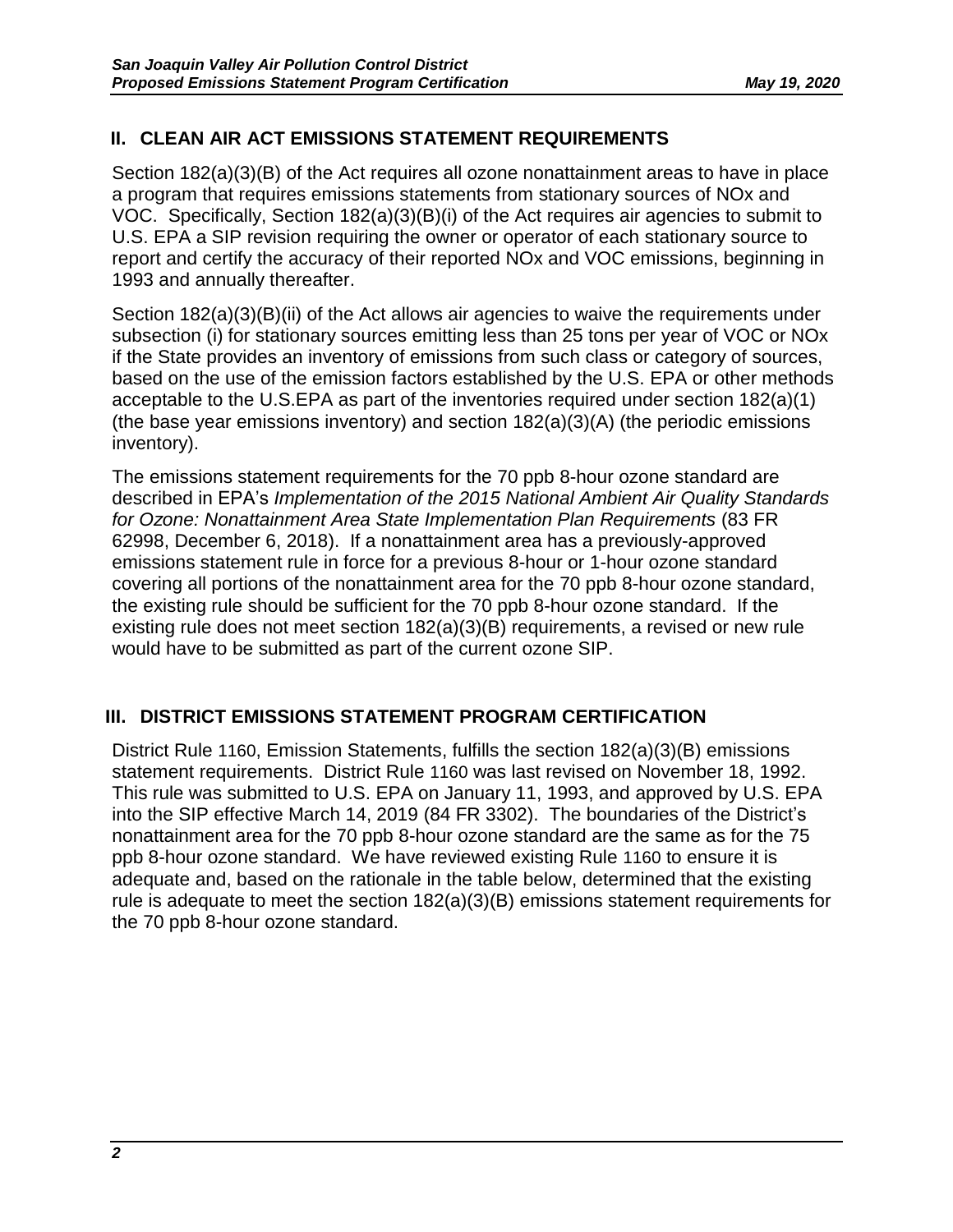#### **Table 1: Rationale that District Rule 1160 is adequate to meet the requirements of CAA 182(a)(3)(B) for the 70 ppb 8-hour ozone standard**

| CAA 182(a)(3)(B) Requirements                                                                                                                                                                                                                                                                                                                                                                                                                                                                                                                                    | <b>District Rule 1160 Provision</b>                                                                                                                                                                                                                                                                                                                                                                                                                                                                                                                                                                                                                                                                                                                                                                                                                                                  |
|------------------------------------------------------------------------------------------------------------------------------------------------------------------------------------------------------------------------------------------------------------------------------------------------------------------------------------------------------------------------------------------------------------------------------------------------------------------------------------------------------------------------------------------------------------------|--------------------------------------------------------------------------------------------------------------------------------------------------------------------------------------------------------------------------------------------------------------------------------------------------------------------------------------------------------------------------------------------------------------------------------------------------------------------------------------------------------------------------------------------------------------------------------------------------------------------------------------------------------------------------------------------------------------------------------------------------------------------------------------------------------------------------------------------------------------------------------------|
| CAA 182(a)(3)(B)(i)                                                                                                                                                                                                                                                                                                                                                                                                                                                                                                                                              |                                                                                                                                                                                                                                                                                                                                                                                                                                                                                                                                                                                                                                                                                                                                                                                                                                                                                      |
| "Within 2 years after November 15, 1990,<br>the State shall submit a revision to the<br>State implementation plan to require that<br>the owner or operator of each stationary<br>source of oxides of nitrogen or volatile<br>organic compounds provide the State with<br>a statement, in such form as the<br>Administrator may prescribe (or accept an<br>equivalent alternative developed by the<br>State), for classes or categories of sources,<br>showing the actual emissions of oxides of<br>nitrogen and volatile organic compounds<br>from that source." | The owner or operator of any stationary<br>source operation that emits or may emit<br>nitrogen oxides or reactive organic<br>compounds shall provide the APCO<br>with a written statement in such form<br>that the APCO prescribes, showing<br>actual emissions of nitrogen oxides and<br>reactive organic compounds from that<br>source. At a minimum the Emission<br>Statement shall contain all of the<br>information contained in the Air<br><b>Resources Board's Emission Inventory</b><br>Turn Around Document as described in<br>"Instructions for the Emission Data<br>System Review and Update Report."                                                                                                                                                                                                                                                                     |
| "The first such statement shall be<br>submitted within 3 years after November<br>15, 1990. Subsequent statements shall be<br>submitted at least every year thereafter."                                                                                                                                                                                                                                                                                                                                                                                          | The first Emission Statement shall<br>cover calendar year 1992 emissions<br>and shall be submitted to the District by<br>June 1, 1993. Emission Statements                                                                                                                                                                                                                                                                                                                                                                                                                                                                                                                                                                                                                                                                                                                           |
| "The statement shall contain a certification<br>that the information contained in the<br>statement is accurate to the best<br>knowledge of the individual certifying the<br>statement.                                                                                                                                                                                                                                                                                                                                                                           | shall be submitted annually thereafter<br>The owner or operator of any stationary<br>source subject to this section may<br>comply with the provisions of this<br>section by satisfying either of the<br>following requirements:<br>• The owner or operator shall return an<br>Emission Statement to the APCO.<br>The Emission Statement shall contain<br>all information requested in the<br><b>Emission Data Survey Form and</b><br>emission estimates. This Emission<br>Statement shall be certified by the<br>responsible official of the source and<br>shall state that the information<br>contained in the Emission Statement<br>is accurate to the best knowledge of<br>the individual certifying the statement.<br>• The owner or operator shall complete<br>and return an Emission Data Survey<br>Form to the APCO. The District shall<br>estimate actual emissions based on |